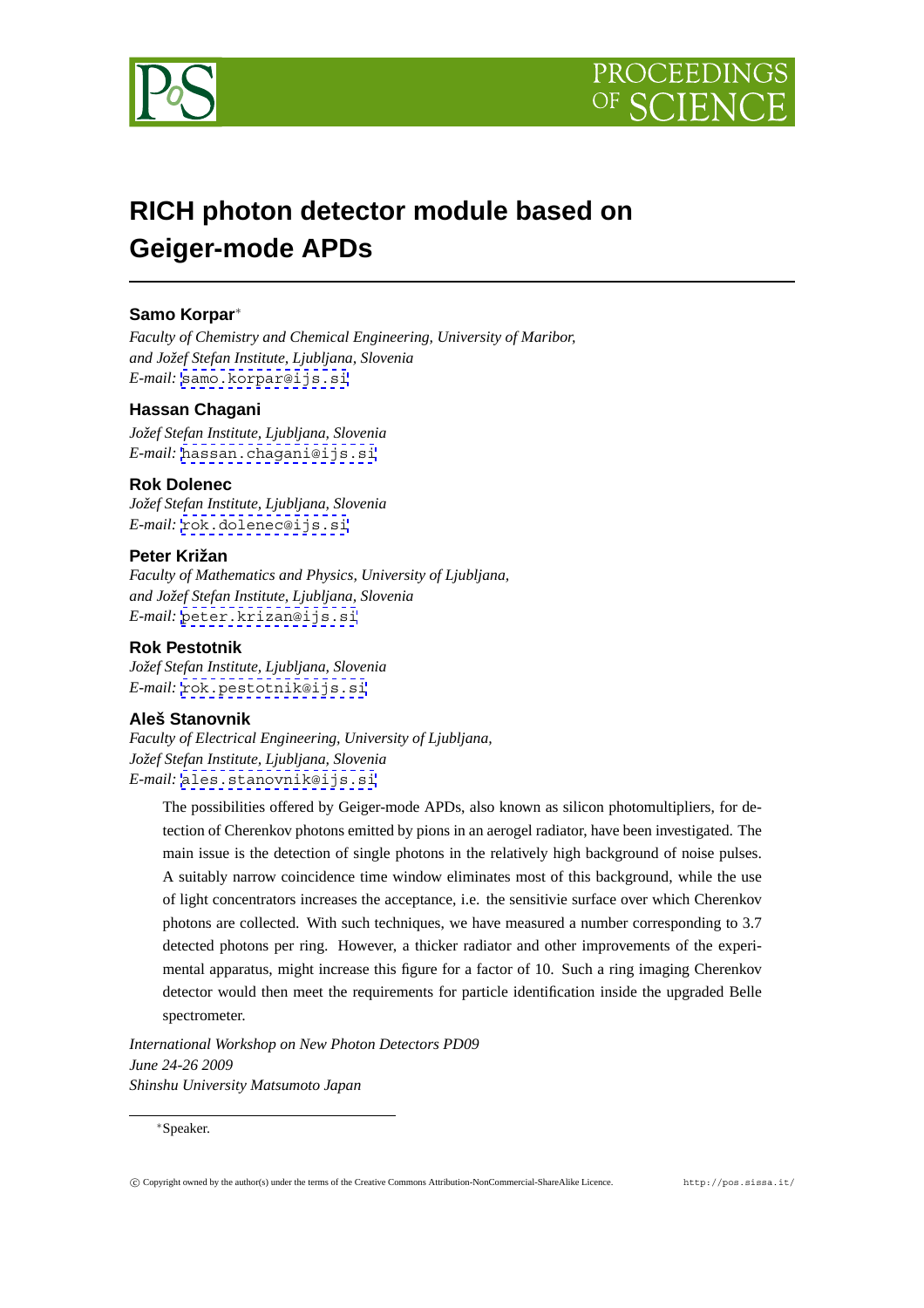

Figure 1: Schematic figure of the experimental apparatus.

#### **1. Introduction**

One requirement of the particle identification system for the upgraded Belle detector [\[1, 2\]](#page-5-0), is that it should provide a  $4\sigma$  separation of pions from kaons up to 4 GeV/c. Because of limited space, it seems that a proximity focusing ring imaging Cherenkov detector, with aerogel as radiator, is the best choice. Different photon detectors have been tested with respect to efficiency, position resolution, timing resolution and other parameters [\[3, 4](#page-5-0)]. However, none of these is sufficiently insensitive to the high magnetic field (1.5 T) present inside the Belle spectrometer. The recent appearance on the market of the Geiger-mode APDs, known also as silicon photomultipliers (SiPMs) [[5](#page-5-0), [6, 7](#page-5-0), [8](#page-5-0)], offers new possibilities. In addition to their immunity to the high magnetic fields, such photo detectors are robust, compact, require low operation voltages and have relatively high quantum efficiency for detection of visible light. The downside is the not very high fraction of active area (10% -20%) and the high dark count rate (  $1 \text{ MHz/mm}^2$ ). In order to study the possibility of detection of single Cherenkov photons and the feasibility of a SiPM based Cherenkov ring imaging detector, we have constructed a module consisting of  $8 \times 8$  SiPMs, with which we have performed measurements of Cherenkov photons emitted by 120 GeV/c pions in an aerogel radiator. The second section briefly describes the experimental apparatus, the third section contains the results, which is followed by a short discussion.

## **2. Experimental Set-up**

The experimental apparatus is shown schematically in Fig. 1. Incident pions are triggered by scintillation counter and their tracks are registered with multiwire proportional chambers (MWPCs). In the 1 cm thick aerogel radiator, with refractive index  $n=1.03$ , the 120 GeV/c pions radiate Cherenkov photons at an angle of about 240 mrad, with respect to the track direction. These photons are detected by a position sensitive photon detector, consisting of an array of  $8 \times 8$ silicon photomultpliers Hamamatsu MPPC S10362-11-100P (Fig. [2](#page-2-0)). The SiPMs are grouped into pads of 5.08 mm  $\times$  5.08 mm, consisting of 2  $\times$  2 SiPMs. Each SiPM has a sensitive area of 1 mm<sup>2</sup>, which means that the geometrical coverage is only 15.5%. The 4 SiPMs of one pad are connected to one electronic channel, the pulse of which is registered by a multi-hit TDC. The time distribution of pulses is shown in Fig. [3.](#page-2-0) It is obvious that the background, i.e. the noise rate is high, but that it is generally not in coincidence with the Cherenkov pulses.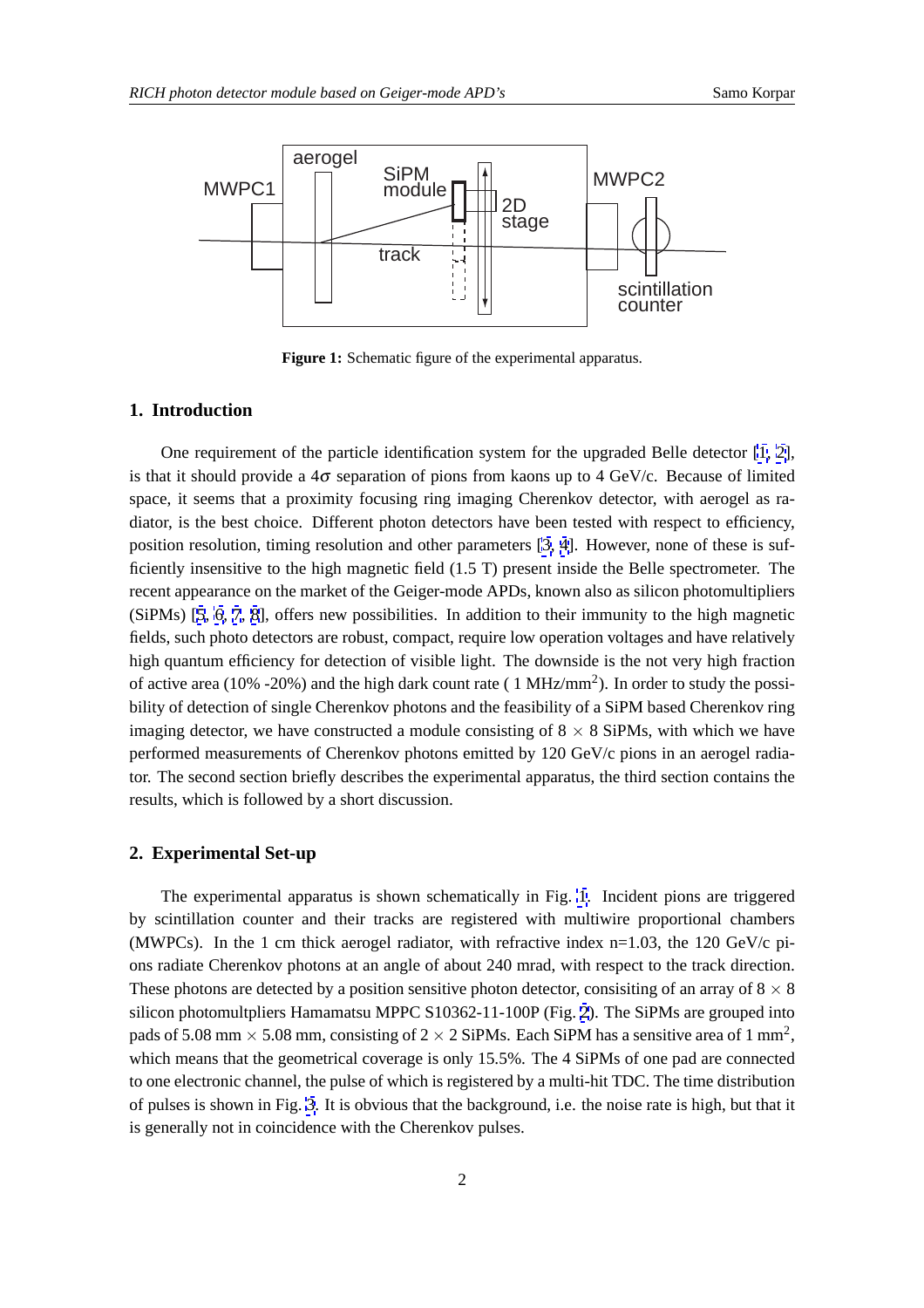<span id="page-2-0"></span>

**Figure 2:** The photon detector module consisting of 64 SiPMs without (left) and with (right) the pyramidal light guides. Four SiPMs are grouped into a single read-out channel.



**Figure 3:** The time spectra for the SiPM pulses in the case without (solid) and with (dashed) the light collection system. The indicated cuts correspond to a 5 ns time windows.

A possible improvement of such a photon detector would be to increase the fraction of sensitive area (the geometrical coverage or acceptance), which would increase the signal-to-noise ratio. This has been attempted with the aid of light guides, i.e. light collectors in the form of truncated pyramids. The entrance window is a square of 2.54 mm  $\times$  2.54 mm and the exit window is 1 mm  $\times$  1 mm. The light guide is 4 mm long, resulting in a 10<sup>o</sup> inclination of the lateral surfaces with respect to the light guide axis. The light guides have been machined out of UV-transparent perspex, used for the lens system of the HERA-B RICH [[10\]](#page-5-0). The fraction of incident photons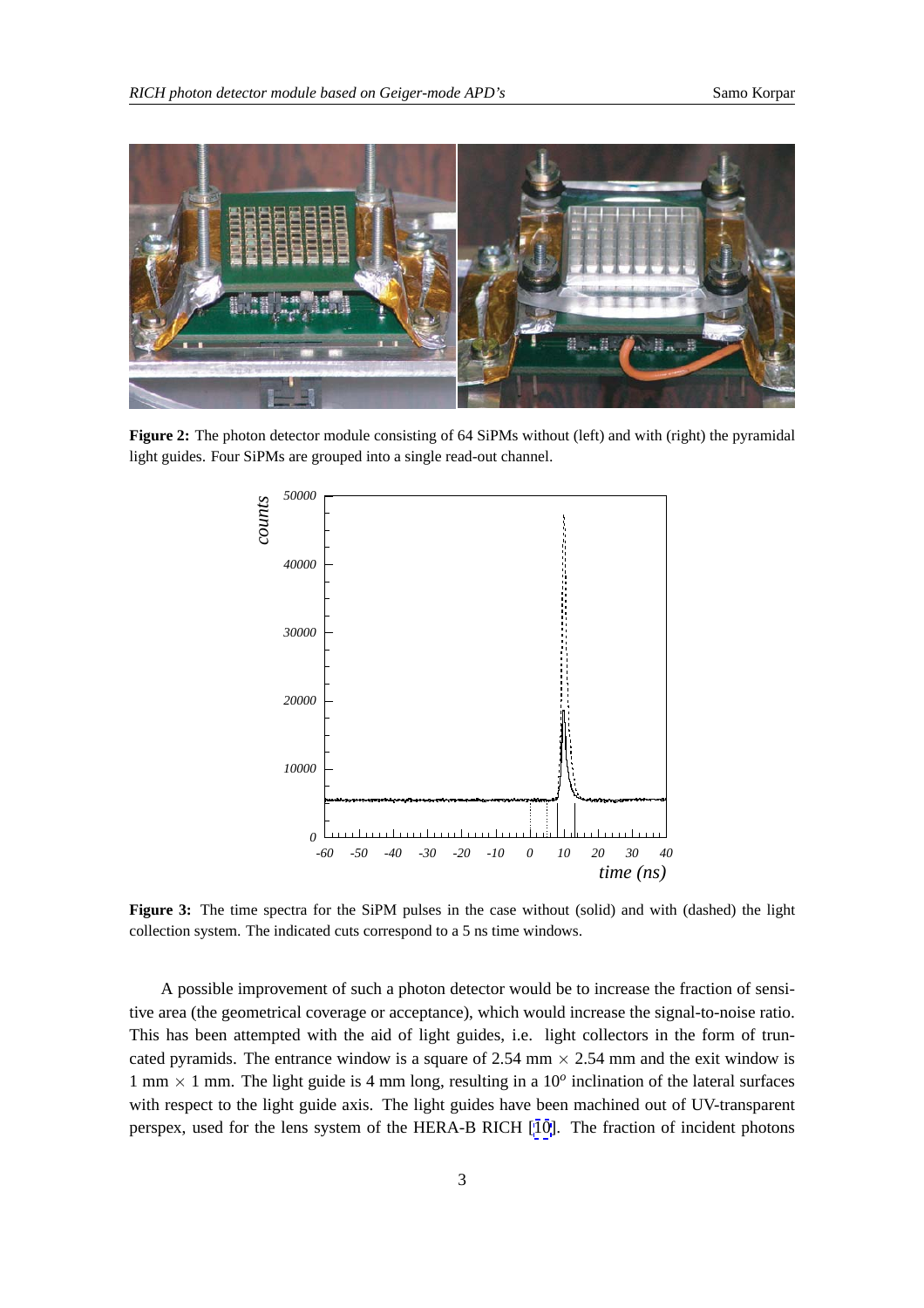<span id="page-3-0"></span>

**Figure 4:** The distribution of SiPM hits with respect to their corresponding Cherenkov angle for pulses inside the 5 ns time window (open histogram) and for pulses in a corresponding out-of-time window (shaded). The data are from measurements without the light guides.

transmitted by the light guide and hitting the sensitive area of the SiPM, has been calculated by Monte Carlo techniques and found to be 65%. The 35% loss occurs mostly in the 0.3 mm gap between the light guide exit window and the SiPM sensitive volume. This loss could partly be due to absorption in the light guide and refraction through the lateral surfaces. The expected acceptance of 65% represents a substantial improvement with respect to the 15.5% geometrical coverage. As the module with 64 SiPMs is not large enough to cover the entire Cherenkov ring, measurements had to be made in 9 positions on a  $3 \times 3$  grid.

#### **3. Results**

Measurements have been performed with and without the light guide array in order to evaluate it's effect on the number of detected Cherenkov photons per ring. The increase in the signal-tonoise ratio can be best seen in Fig. [3](#page-2-0), which shows the time spectrum of SiPM pulses with and without the light guides. The measured improvement for a factor of 2.3 is less than the factor of 3.5 obtained from Monte Carlo calculations of the light guide transmission. This discrepancy could be due to the less-than-perfect overlap of the light guides and SiPMs and to non-specular reflection and refraction on the light guide lateral walls.

The distribution of hits with respect to their corresponding Cherenkov angle is shown in Fig. 4, only for hits within a 5 ns time interval. For the case that the time window is centered on the peak of the distribution in Fig. [3](#page-2-0), one observes also a peak in the distribution with respect to the Cherenkov angle. The Cherenkov angle distribution for hits not in coincidence with the charged particle, the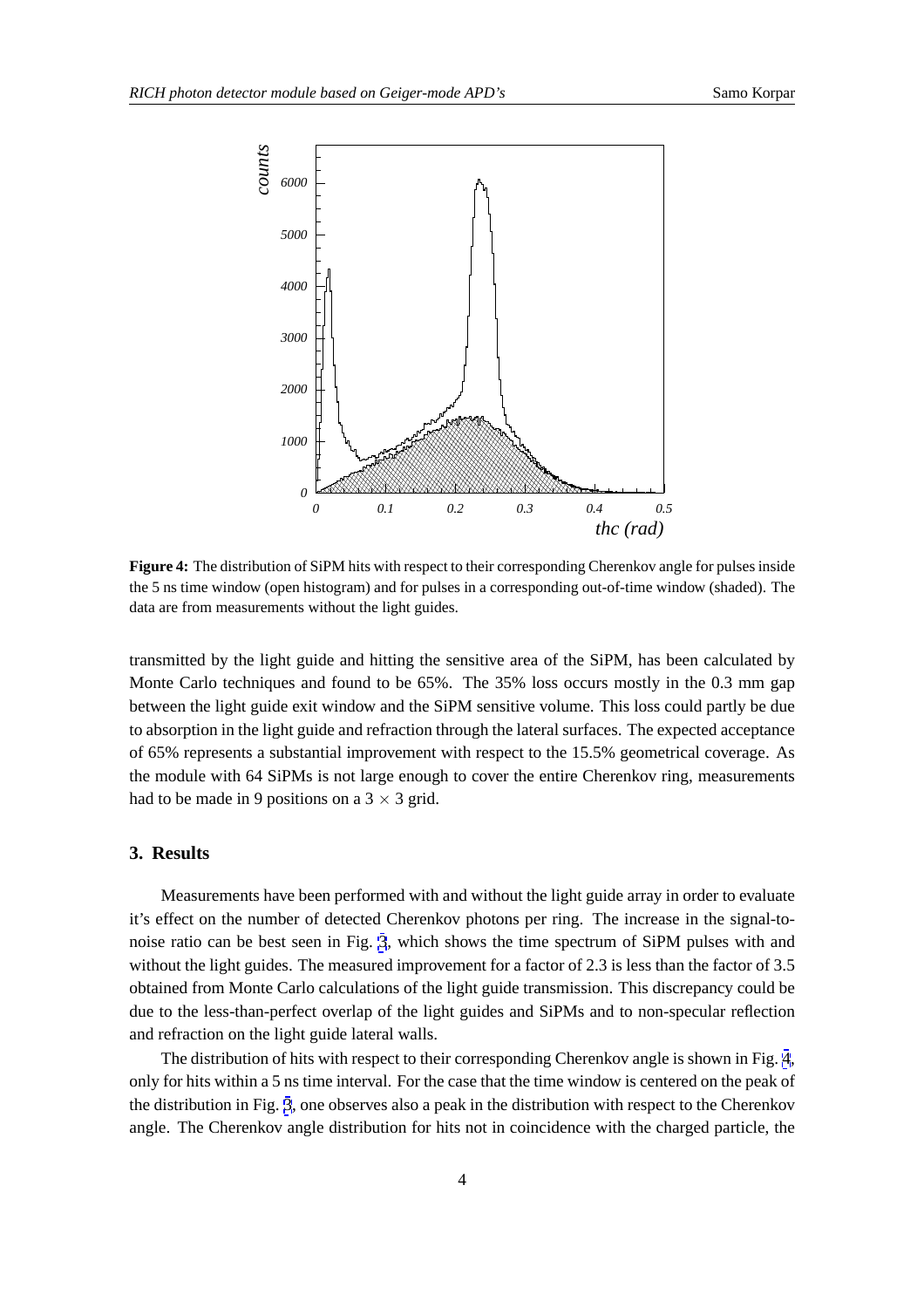

**Figure 5:** The distribution of hits in Cherenkov angle with the out-of-time background subtracted for the case without (left) and with (right) the light guide system.



**Figure 6:** The accumulated SiPM hits represented in Cherenkov angle space for measurements without (left) and with (right) the light collection system. The azimuthal distribution on the Cherenkov ring is uneven due to limitations in acceptance.

background distribution as shown in Fig. [4](#page-3-0) is obtained. By subtracting this background and fitting a Gaussian to the Cherenkov photon peak (Fig. 5), one may estimate the average number of detected photons per incident charged particle. The numbers obtained are 1.6 photons/ring without the light guides and 3.7 photons/ring with the light guides. Accumulated rings in Cherenkov angle space, corresponding to the distributions in Fig. 5 are shown in Fig. 6.

We note that the width of the Cherenkov photo peak of Fig. 5 corresponds to  $\sigma \approx 14$  mrad and roughly agrees with estimates based on photon detector pad size, distance from radiator to detector, emission point uncertainty and tracking accuracy. However, the intention of the present study was not to optimize the angular resolution, but to evaluate the attainable photon yield.